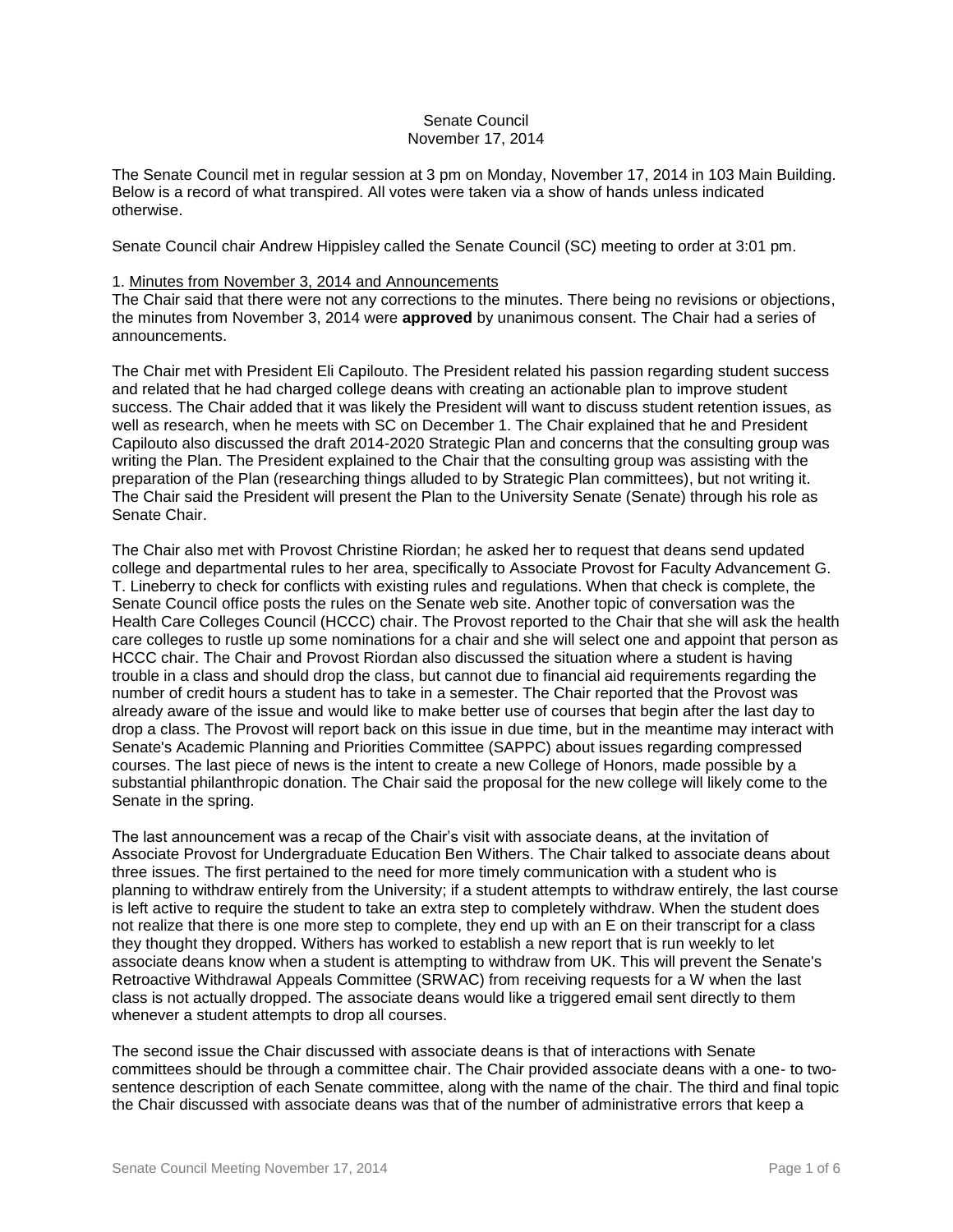student off a degree list. Research indicates that per year, there are about three instances of administrative error for each of UK's four degree lists. The Chair requested that they try to tighten up on creating accurate degree lists.

## 2. Old Business

a. Governing Regulations XI ("Student Affairs") and Senate Rules - Update

The Chair reminded SC members that students expressed concern that some sections of the *Senate Rules* (*SR*) pointed to by *Governing Regulations XI* ("Student Affairs") were written in such a way as to be unsafe for students as well as for faculty. The students were therefore responsible for identifying revisions to *SR*. If that language is accepted, the students would then willingly endorse the proposed changes to *GR XI*. He asked Ingram to provide an update. Ingram explained that he charged the Academic and Student Affairs Committee of the Student Senate to review the *SR* that *GR XI* points to. Ingram said there was a miscommunication on his part – he thought the draft he received recently from the Committee was final, but they wanted to make additional edits. He asked the Committee to look at areas of potential ambiguity and if in the process they find substantive issues, those items should be added to a separate list. Therefore, their comments will be divided into revisions that are more cosmetic or editorial, and revisions that are substantive.

The Chair said he discussed the issue with Connie Wood, chair of the Senate's Rules and Elections Committee (SREC). The Chair suggested that the revisions recommended by the students should be immediately sent to SREC to determine which items are editorial and which items are substantive. For the items that are editorial or cosmetic, the SREC can let SC know that the proposed revisions would not change the intent; the editorial revisions would not need to be approved by the Senate. Even though the *SR* will not be formally updated until summer 2015, the students could endorse the proposed changes to *GR XI*, knowing that the changes will be incorporated in the summer. Ingram had no objections to that plan. Ingram said that on his end, a committee of the Student Senate will need to write up an endorsement of the changes to *GR XI*, after which the full Student Senate will vote on it. Ingram added that the Committee reviewing the *SR* was the same Committee which will write up the endorsement when the time comes. There was brief discussion about how the proposal would come to the Senate Council office, as well as the timing for approvals.

## 3. Committee Reports

a. Senate's Academic Organization and Structure Committee (SAOSC) - Ernie Bailey, Chair i. Proposed New Department of Integrated Strategic Communications (ISC) and Move of BA/BS in ISC to the Proposed New Department of ISC

The Chair said that the **motion** from SAOSC was to recommend that the Senate endorse the proposed new Department of Integrated Strategic Communications and the associated move of BA/BS in Integrated Strategic Communications to the proposed new Department of Integrated Strategic Communications (ISC). Because the motion came from committee, no **second** was required. Guest Ernie Bailey, chair of the Senate's Academic Organization and Structure Committee (SAOSC), explained the proposal, which would move ISC from within the School of Journalism and Telecommunications to a free-standing department. There were a few questions from SC members. The Chair asked if there would be a followup proposal to change the name of the School of Journalism and Telecommunications. Guest Beth Barnes, director of the School of Journalism and Telecommunications, said that it would be up to remaining faculty to make such a proposal, but she did not think it was anyone's priority. There were a few more questions, all of which Barnes satisfactorily answered.

When there was no further discussion, the Chair reminded SC members that there was a motion on the table. A **vote** was taken and the motion **passed** with none opposed and one abstaining.

# 4. Proposed Change to *Senate Rules* for College of Law

*(Senate Rules 5.1.2.1.D* ("Limitation on Pass/fail Units Creditable for College of Law Students") and *Senate Rules 5.3.3.1.C* ("Limitation on Pass/fail Units Creditable for College of Law"))

The Chair reminded SC members that he mentioned the proposal to them at the last SC meeting and asked for their guidance on how to review it – SC members ultimately recommended that the proposal bypass the Senate's Admissions and Academic Standards Committee (SAASC) and come directly to the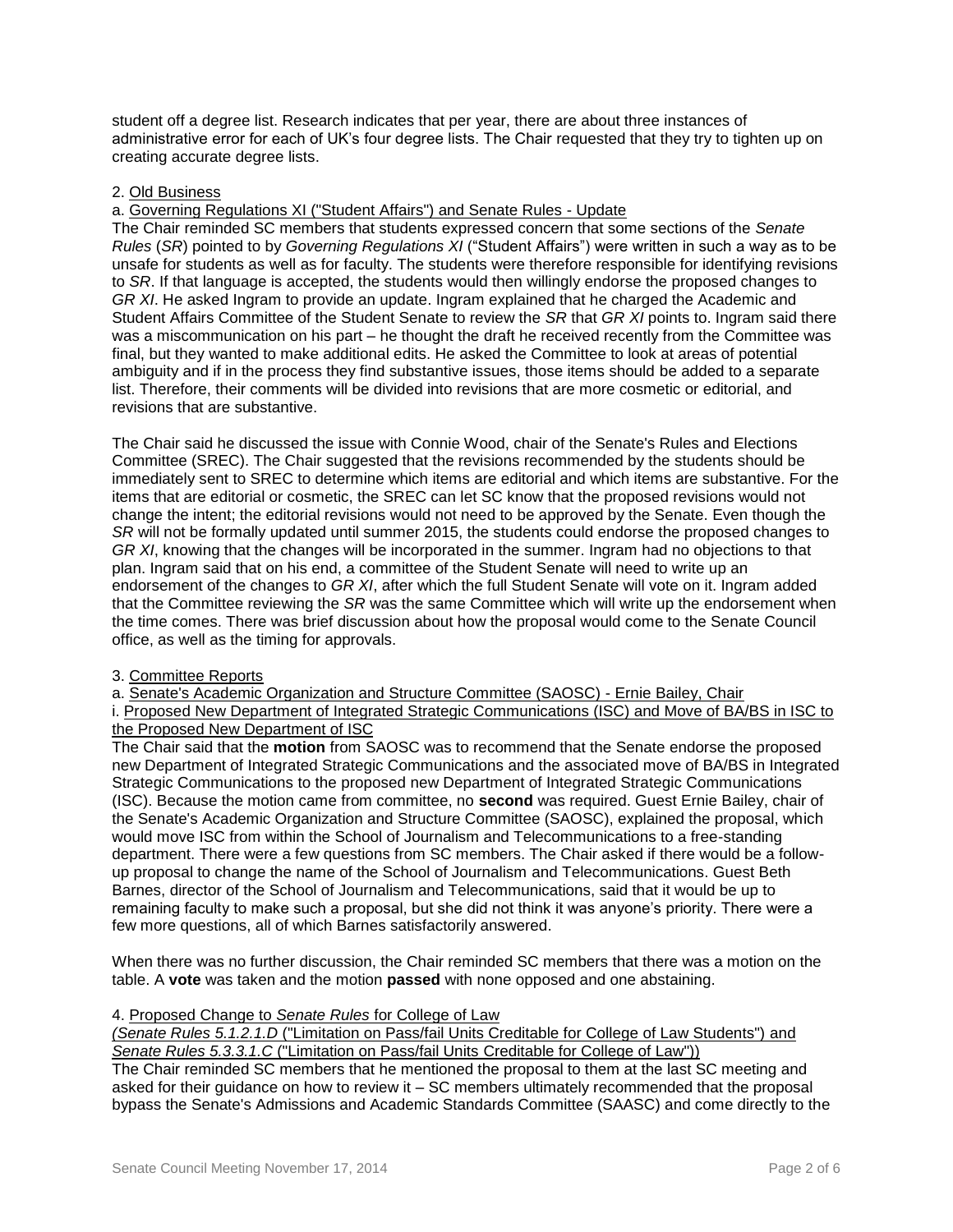SC. The Chair introduced Guest Doug Michael, College of Law Associate Dean for Academic Affairs, who offered background information about the proposal to increase the number of pass/fail courses that Law students were allowed to take for credit.

There were a variety of questions from SC members; there were no objections to the proposal but there were a number of questions about the best way to phrase the intent. Michael had no objection to, in *SR 5.3.3.1.C*, referring back to *SR 5.1.2.1.D*, instead of repeating the language. There was some additional wordsmithing, which Michael agreed to.

When there were no further comments, there was a **motion** and a **second** to approve the proposed changes (with SC revisions) to *SR 5.1.2.1.D ("Limitation on Pass/fail Units Creditable for College of Law Students") and SR 5.3.3.1.C ("Limitation on Pass/fail Units Creditable for College of Law")* and the motion **passed** with none opposed. The Chair asked Michael about an effective date and Michael replied that Law would like it to be made effective immediately.

## 5. Proposed Revision to *Governing Regulations*

#### *(Governing Regulations X ("Employment") and Governing Regulations XIV ("Ethical Principles and Code of Conduct"))*

The Chair introduced Guest Associate General Counsel Marcy Deaton, who offered some background information about the proposed changes and then described the changes. There were a variety of questions from SC members. Grossman suggested minor editorial changes, agreed to by SC and Deaton.

After additional discussion, the Chair said he would entertain a motion that the SC recommend the Senate endorse the proposed changes to *Governing Regulations X* and *Governing Regulations XIV*. Grossman so **moved** and Brown **seconded**. There being no further discussion, a **vote** was taken and the motion **passed** with one opposed.

## 6. University Calendars

The Chair explained that the Senate is responsible for approving UK's academic calendars. Watt **moved** to approve the University academic calendars presented (2015 - 2016 Calendar; 2017 - 2018 Calendar, Tentative; 2015 - 2016 Dentistry; 2017 - 2018 Dentistry, Tentative; 2015 - 2016 Law; 2016 Summer I (four-week) Law; 2016 Summer Law; 2017 - 2018 Law, Tentative; 2018 Summer I (four-week) Law, Tentative; 2018 Summer Law, Tentative; 2015 - 2016 Medicine; 2017 - 2018 Medicine, Tentative; 2015 - 2016 Pharmacy; 2017 - 2018 Pharmacy, Tentative; 2015 - 2016 Winter Intersession; and 2017 - 2018 Winter Intersession, Tentative) and Christ **seconded**. There being no discussion, a **vote** was taken and the motion **passed** with none opposed.

## 7. Proposed Change to 2014-2015 Pharmacy Calendar

The Chair explained that the proposed change was moving a workshop from January 2, 2015 (current) to January 5, 2015 (proposed). Porter **moved** to approve the proposed change to the 2014-2015 Pharmacy calendar and Christ **seconded**. There being no discussion, a **vote** was taken and the motion **passed** with none opposed.

## 8. Senate Meeting Roundtable

(Senate's "Other Business": Encouraging Students to Submit Electronic Course Evaluations and Administrative Bloat)

The Chair asked SC members to go around the room and offer their thoughts about the recent University Senate (Senate) meeting; he asked they also comment specifically on the two issues that arose during "Other Business" during the November Senate meeting. Below are representative comments, by topic.

General Senate meeting comments:

It was too bad that the motion about rescinding and bestowing a degree became cluttered with a lengthy amendment. The language about rescinding/bestowing at the Senate meeting was largely driven by a desire to be sure the student received the correct degree, not a desire to precisely describe the specific actions and responsibilities of the Board of Trustees and Senate. The Chair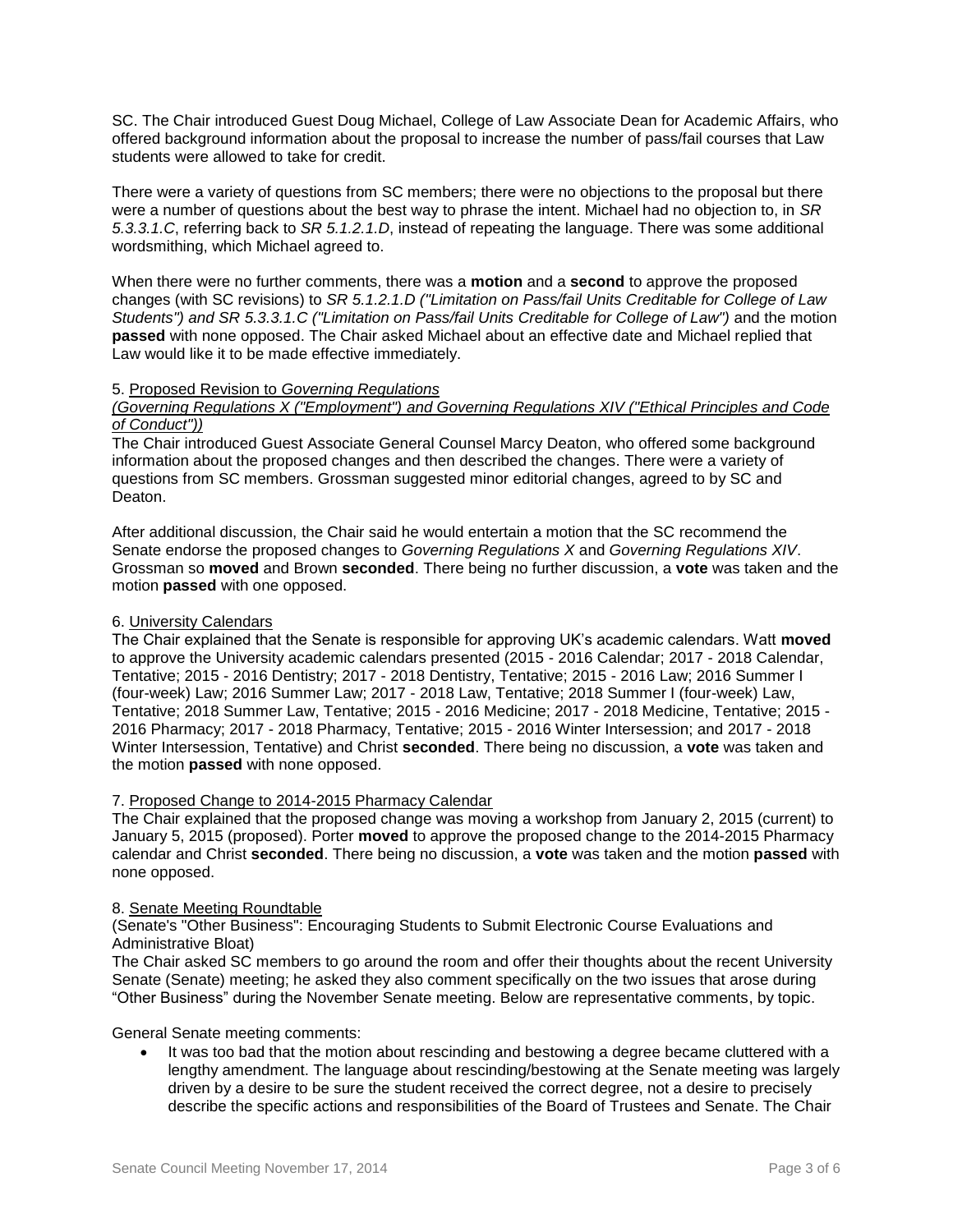pointed out that it was SC's responsibility to provide watertight language for proposals. Better to find the leaks at SC than on the Senate floor. It is important to be sure that motions sent to the Senate are correctly worded.

The presentation on the new alcohol policy was good.

In response to electronic course evaluations:

- It was not clear what problem was occurring as a result of students not submitting electronic teacher-course evaluations (TCE).
- Even if the course is a distance-learning course in which students are accustomed to submitting work electronically, it is very difficult to get them to submit the TCE
- The loss of support staff has largely driven on college's use of electronic TCE, as there are no longer staff members available to type up the written comments. Although smaller numbers of students are submitting TCE, it is not clear if those TCE are of better quality than the paper TCE.
- Due to technological snafus, it is possible for a faculty member to receive a TCE for a course that individual did not teach. It seems unlikely that the move to electronic TCE had any effect on the quality of TCE submissions.
- One college currently requires electronic TCE and does not give a student their grade until the TCE is submitted. The concern with that practice is that it forces a student to submit the TCE, which may result in an angry student taking their irritation out on the professor. The presentation on the new alcohol policy was very good.
- One college requires students to fill out a paper TCE during the last day of class; there is almost a 100% return rate. (Due to smaller class sizes in this college, it is less onerous to process the paper forms.)
- The senator with the concern about TCE is from the College of Communication and Information, which offers a lot of online courses. If a student has never met or seen the instructor, it can be confusing for the student to be asked to evaluate the course. Without face-to-face interactions, it can be harder to form a personal connection with a faculty member and that may bleed into the lack of compliance in submitting electronic TCE in that College. If the TCE is too detailed, students are unlikely to take the time to fill them out.
- The TCE never asks what the student learned. Consideration should also be given to how TCE are used in evaluating a faculty member's teaching performance. There are other faculty who are concerned with new policies about what must be in a syllabus and what has to be assessed, and how. There are some concerns that accreditation requirements are beginning to infringe upon academic freedom of the faculty. The Senate may have a role to play in reducing bureaucratic issues.
- Students receive a lot of emails from UK and when those emails come during finals week students largely ignore them, including emails about TCE. It is easier to fill out an electronic TCE (easier to type than write) but they should be done in class, not outside of class. If the TCE was to be given at the start of class, students would be in better moods and more likely to submit the TCE. When the TCE is given at the end of the class period, students tend to rush through it to leave class as soon as possible. Putting the TCE online, and requiring students to complete in class, at the beginning of class, would likely result in better compliance.
- Some suggestions for improving the rate of student completion include the following: initiation of a small gift card awarded to randomly chosen students who submitted the TCE; not allowing a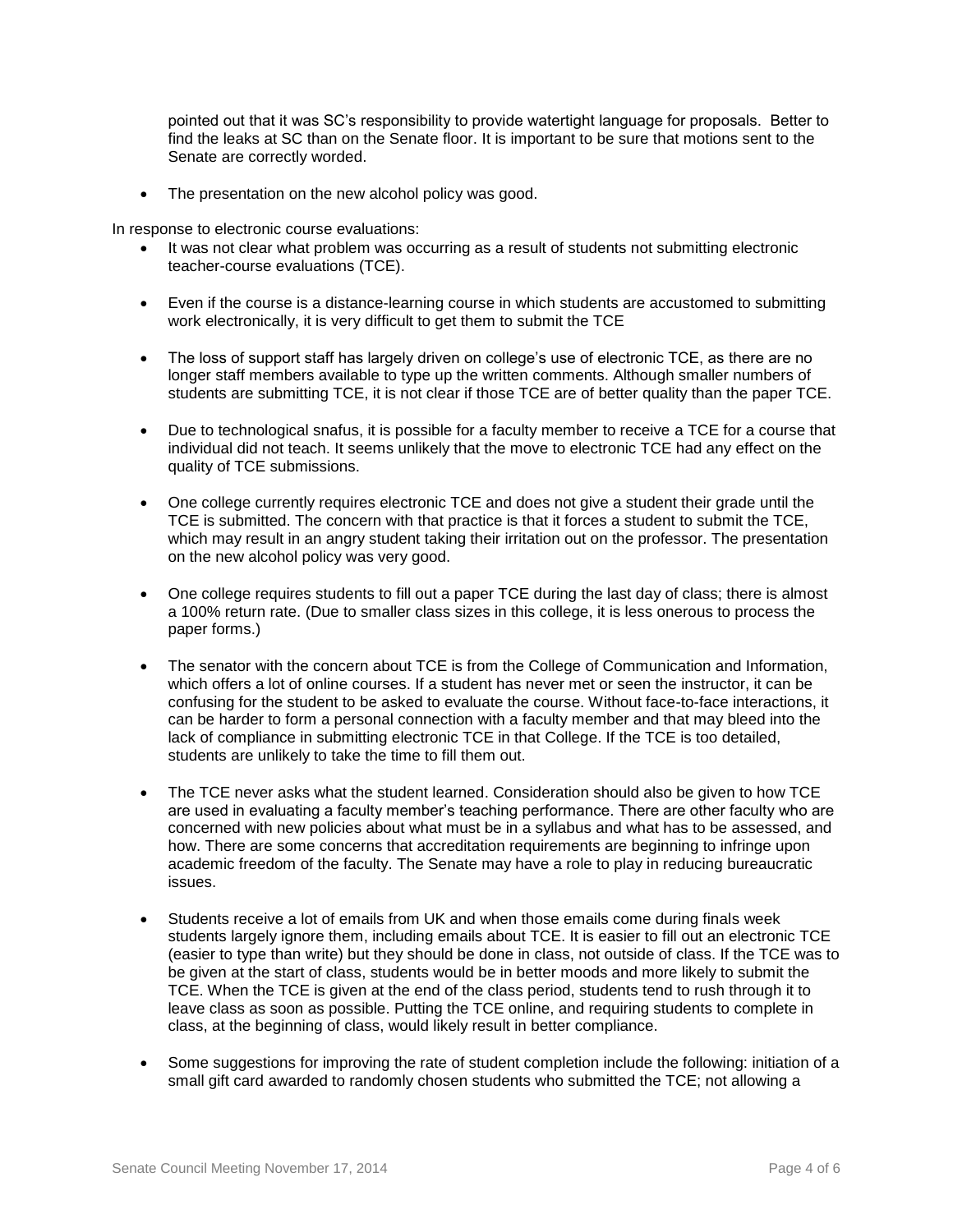student to register for classes until the student submitted all necessary TCE; and not giving a grade until a student completes the TCE (currently used in the College of Pharmacy).

- . In response to administrative bloat:
	- Many administrative positions are the result of outside mandates, most of which are from accrediting bodies and involve assessment. As faculty members are the reviewing members of accrediting bodies, the assessment requirements are coming from faculty themselves. Faculty tend to dislike administrators outside their area, but also tend to like the ones that assist them directly.

The Chair said there were a few options available to SC regarding TCE and their use in evaluating effectiveness in teaching, as well as the issue of possible administrative bloat. The TCE concerns could be sent to the ad hoc committee on TCE, or the Senate could have a discussion about it at its next meeting. Regarding concerns about administrative bloat, the SC could ask the Senate's Institutional Finance and Resource Allocation Committee (SIFRAC) to review the amount of money spent on administrators. Another option would be to have an open discussion at a Senate meeting. There were further comments about TCE as a measure of instructional effectiveness.

- Knowing the academic standing of the student would make reviewing the TCE more effective for the faculty member. If the student is in the top third of the class, their comments are more valuable. Some evaluations are so full of profanity and ugliness that the TCE ought to be immediately discarded, regardless of any evaluative comments the student included.
- TCE are consumer satisfaction surveys but are not linked to any outcomes. TCE should be one part of a menu of strategies to evaluate teaching effectiveness, not the only strategy. The TCE is often filled out with a "do you like the teacher or not" attitude.
- College and department rules may limit the strategies used to evaluate teaching effectiveness, and those rules are well within the purview of the faculty of the unit. There should be more guidance on how the TCE scores are used.

SC members discussed what role, if any, the Senate has in the protection of faculty in relation to performance evaluations. There was interest among SC members in having the Chair broach the subject with Provost Christine Riordan perhaps to suggest a joint Senate-Provost ad hoc committee to review how teaching is evaluated and best practices for evaluation. There was additional discussion about how and when and what to report back to Senate.

The Chair will explain to the Senate that the SC thought there was merit in the TCE comments and will work towards identifying a two-pronged solution: first, send the issue of student submission of TCE to the SC's ad hoc committee on TCE; and second, request the Provost form a joint Senate-Provost committee to research and determine best practices for evaluating teaching effectiveness.

Regarding administrative bloat, SC was ultimately satisfied with the suggestion that the Chair let President Capilouto know that perceptions of growing administrative overhead are a regular concern of faculty. The Chair will inquire as to whether or not the President has any data about UK's administrative overhead and where UK is compared to our benchmarks. SC members were opposed to holding a general discussion about the matter in the Senate.

When there was no further discussion, McCormick **moved** to adjourn and Wilson **seconded**. The meeting was adjourned about 5:10 pm.

> Respectfully submitted by Andrew Hippisley, Senate Council Chair

SC members present: Brown Grossman, Christ, Hippisley, Ingram, McCormick, Osorio, Pienkowski, Porter, Watt, and Wilson.